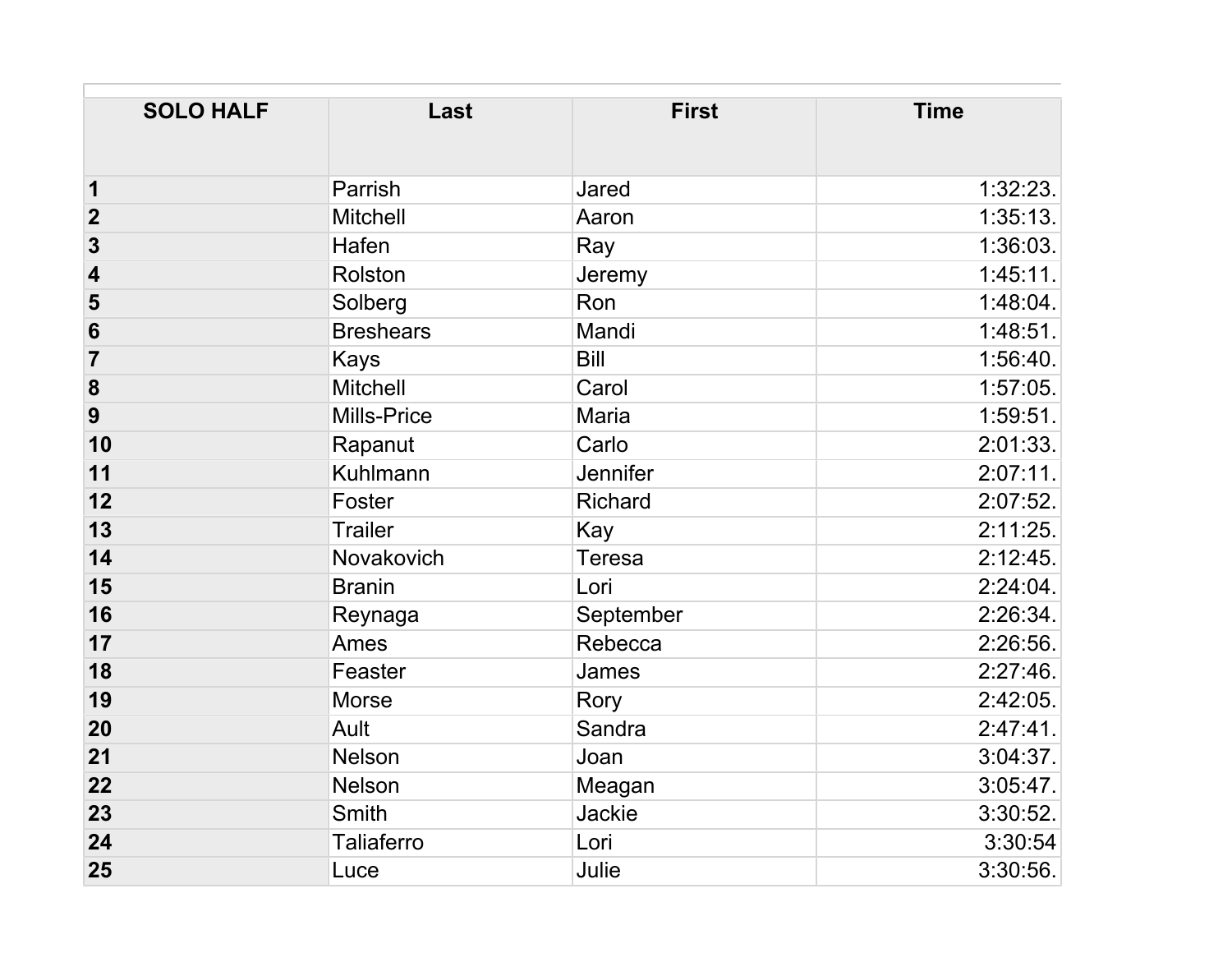| 26 |  |  | ∼ |
|----|--|--|---|
|----|--|--|---|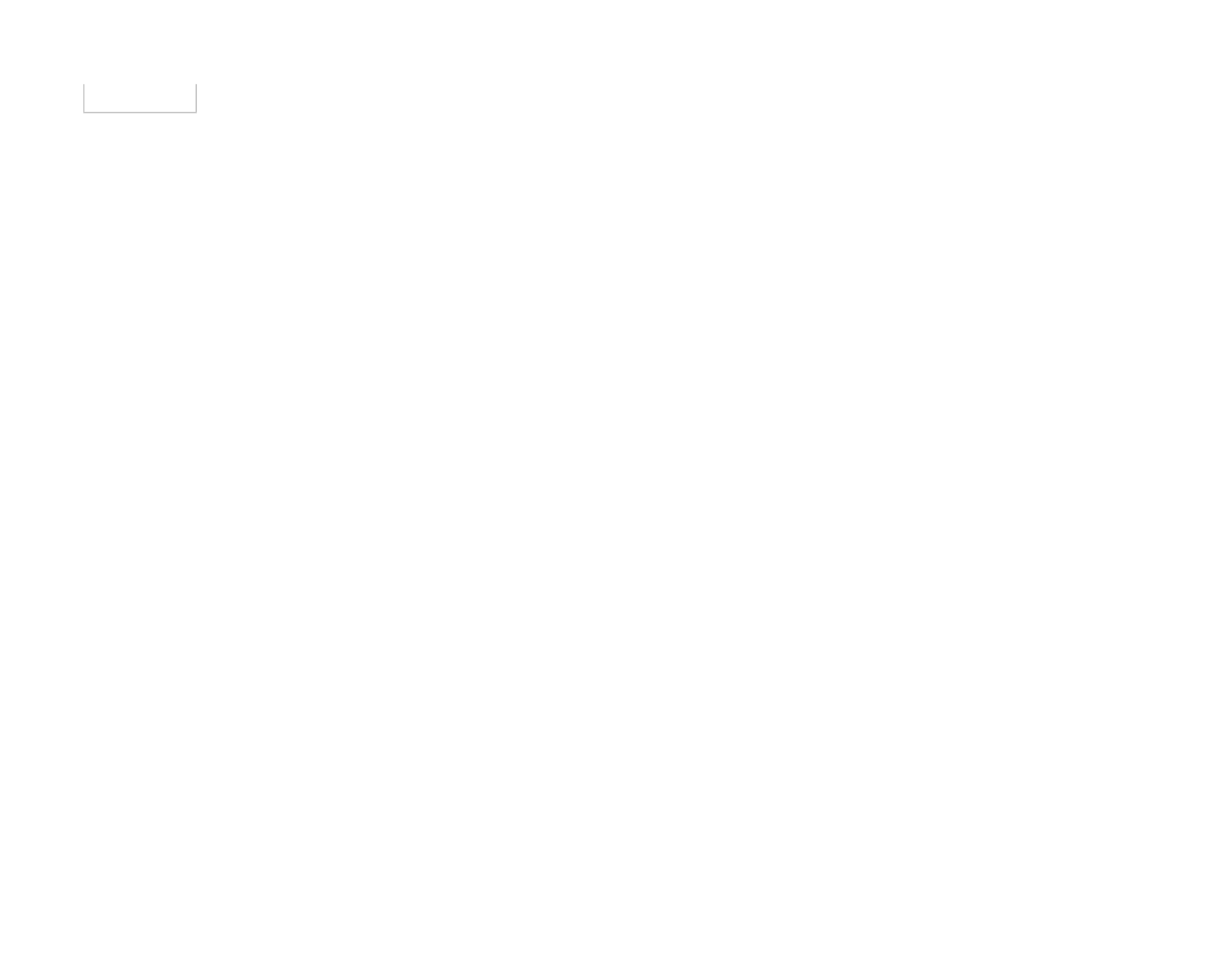| <b>2 PERSON RELAY</b>   | <b>TEAM MEMBER 1</b>   | <b>TEAM MEMBER 2</b>   | <b>TIME</b> |
|-------------------------|------------------------|------------------------|-------------|
| $\vert$ 1               | <b>David Shipley</b>   | <b>Ahanu Kinney</b>    | 1:30:37.    |
| $\overline{2}$          | Dan Miles              | Jenny Miles            | 1:52:34.    |
| $\overline{3}$          | Patricia Burroughs     | <b>Kim Howell</b>      | 1:55:44.    |
| $\overline{4}$          | Jordyn Cox             | <b>Ryan Cox</b>        | 1:56:20.    |
| $\overline{\mathbf{5}}$ | Rhonda Dunlap          | Firmani                | 2:08:12.    |
| 6                       | <b>Crystal Nunley</b>  | <b>Susan Glansbeek</b> | 2:10:10.    |
| $\overline{7}$          | <b>Michie Hokanson</b> | <b>Tiffany Metcalf</b> | 2:20:10.    |
| $\overline{\mathbf{8}}$ | Aaron Reynaga          | Shannon Reynaga        | 2:26:33.    |
| $\overline{9}$          | <b>Rachel Chace</b>    | <b>Chandra McCain</b>  | 2:30:15.    |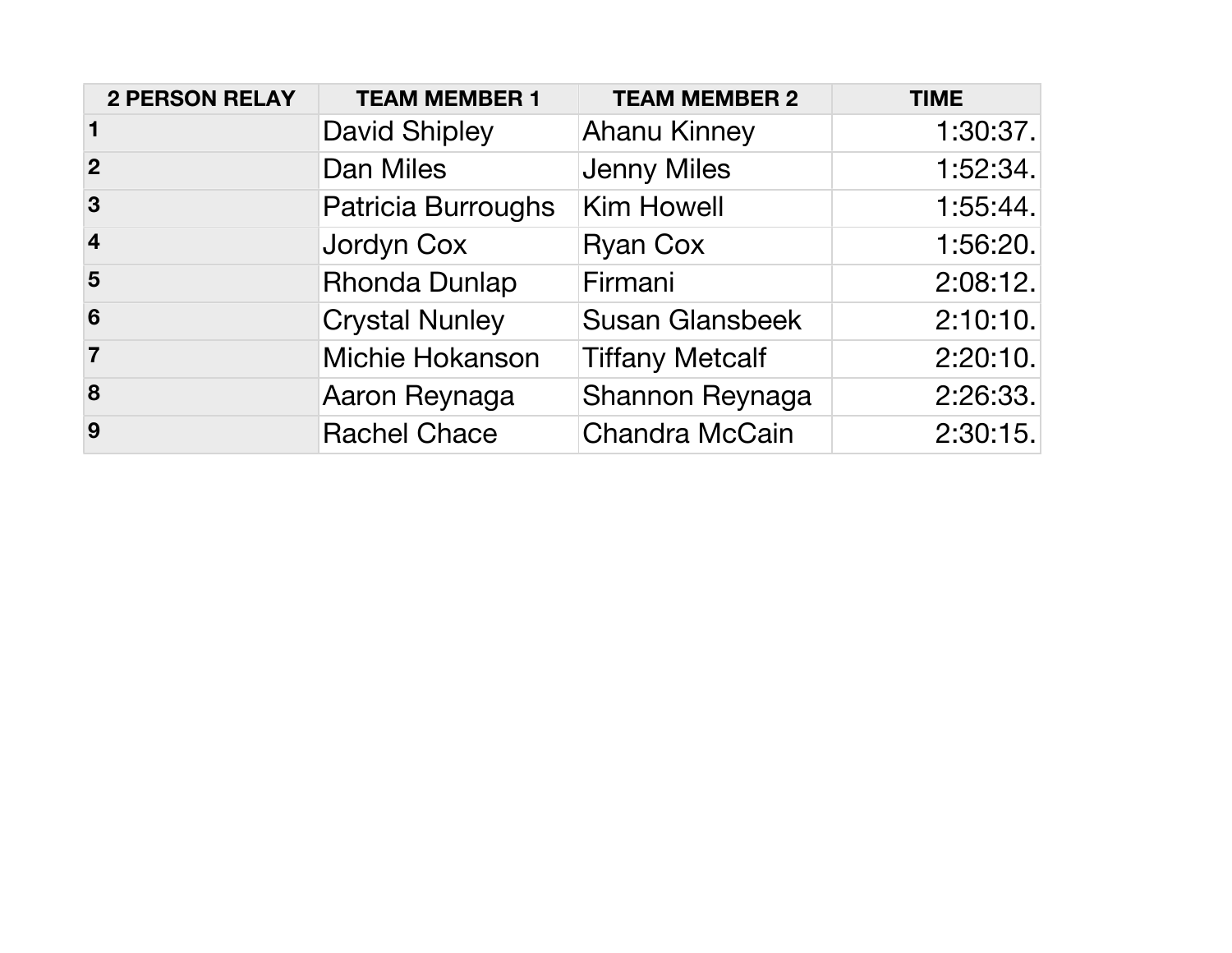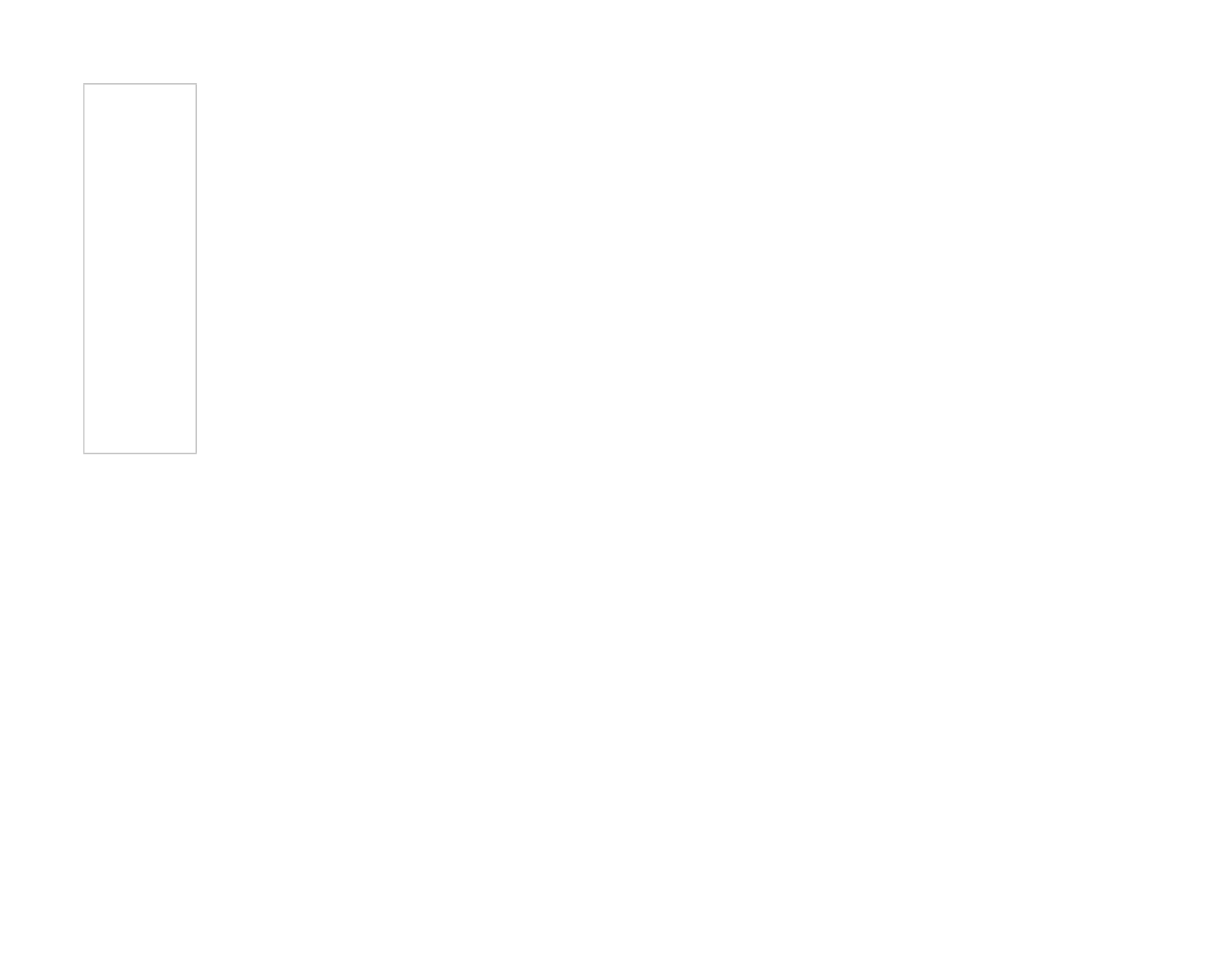| <b>3 PERSON RELAY</b> | <b>Team Member 1</b>    | <b>Team Member 2</b>   | <b>Team Member 3</b> | <b>Time</b> |
|-----------------------|-------------------------|------------------------|----------------------|-------------|
| $\vert$ 1             | <b>Marcie Miles</b>     | Rebekah Coady          | Joycelyn Redmond     | 1:59:05.    |
| $\overline{2}$        | <b>Justin Attebury</b>  | Ella Attebury          | Kari Parish          | 2:10:18.    |
| $\overline{3}$        | <b>Allison Attebury</b> | <b>Grace Atteberry</b> | JT Timothy           | 2:13:49.    |
| $\overline{4}$        | Melinda Rindlishbacher  | <b>Rachel Walker</b>   | Rita Jones           | 2:14:17     |
| $5\overline{5}$       | <b>Ashley Baker</b>     | Jill Christensen       | <b>Brooke Gurr</b>   | 2:45:18.    |
|                       |                         |                        |                      |             |
|                       |                         |                        |                      |             |
|                       |                         |                        |                      |             |
|                       |                         |                        |                      |             |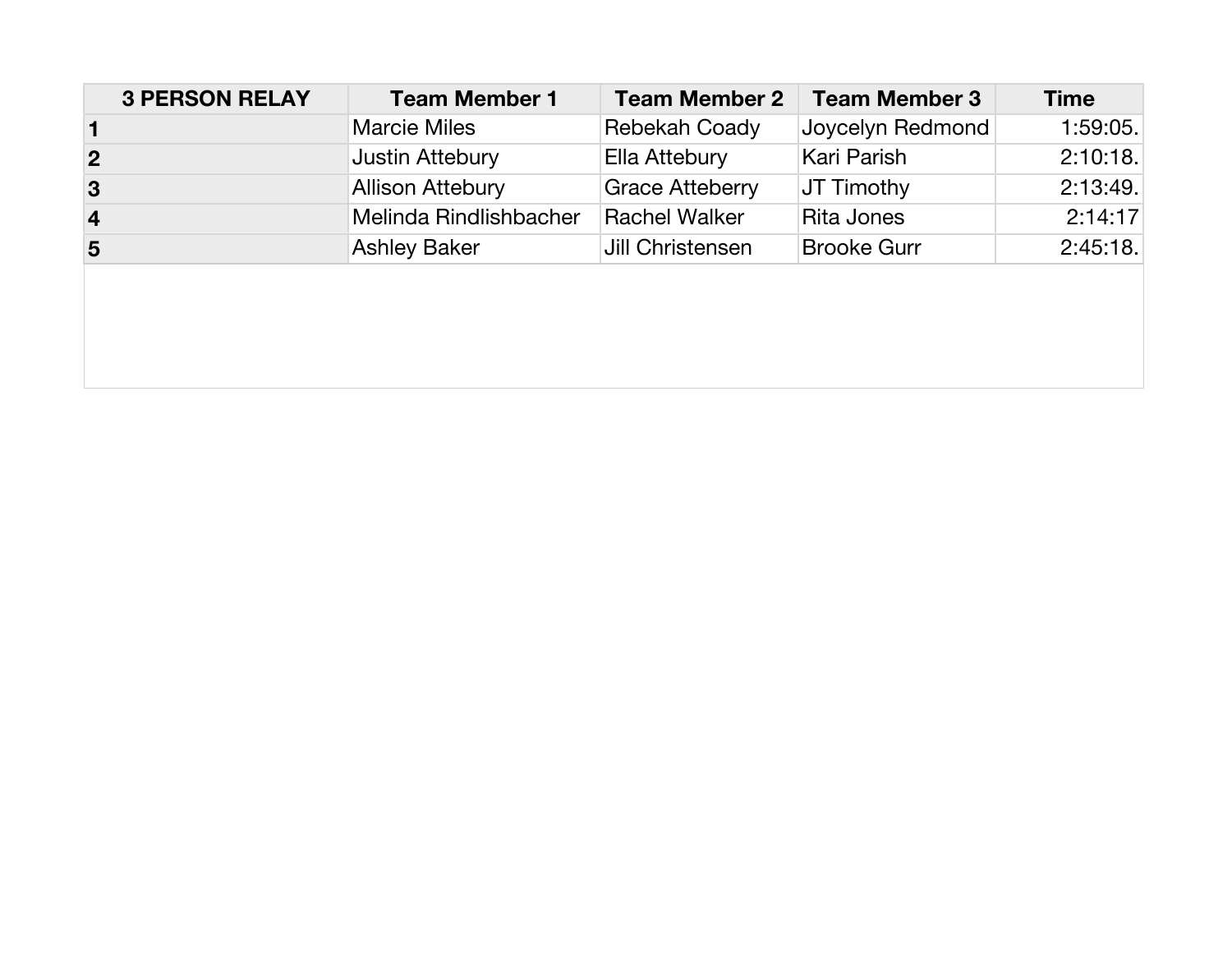| <b>5K</b>               | Last           | <b>First</b>    | <b>Time</b> |
|-------------------------|----------------|-----------------|-------------|
|                         | <b>Stavich</b> | Andrew          | 6:24 PM     |
| $\mathbf{2}$            | <b>Rice</b>    | Jayden          | 24:21       |
| 3                       | Redman         | Diamond         | 25:22       |
| $\overline{\mathbf{4}}$ | Trago          | Katrina         | 29:15       |
| 5                       | Sartelle       | Katherine       | 29:16       |
| 6                       | Johnson        | Nathan          | 36:50       |
|                         | Johnson        | Trinity         | 43:22       |
| 8                       | Semerad        | <b>Michelle</b> | 50:57       |
|                         |                |                 |             |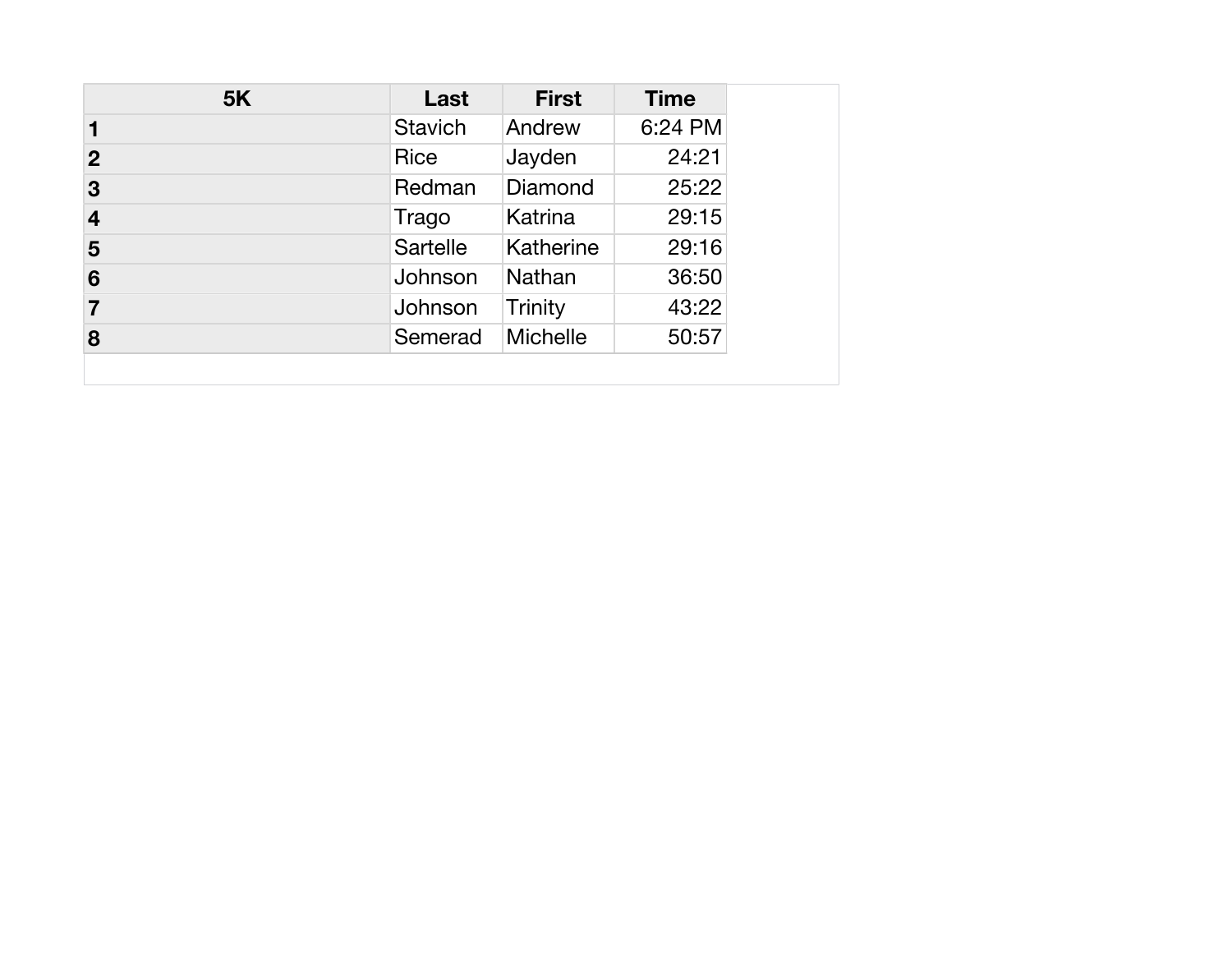|                | <b>1 MILE KIDS</b> | Last   | <b>First</b> |
|----------------|--------------------|--------|--------------|
| 1              |                    | Rice   | Jayden       |
| $\overline{2}$ |                    | Hafen  | Stephen      |
| 3              |                    | Richey | Tyler        |
|                |                    |        |              |
|                |                    |        |              |
|                |                    |        |              |
|                |                    |        |              |
|                |                    |        |              |